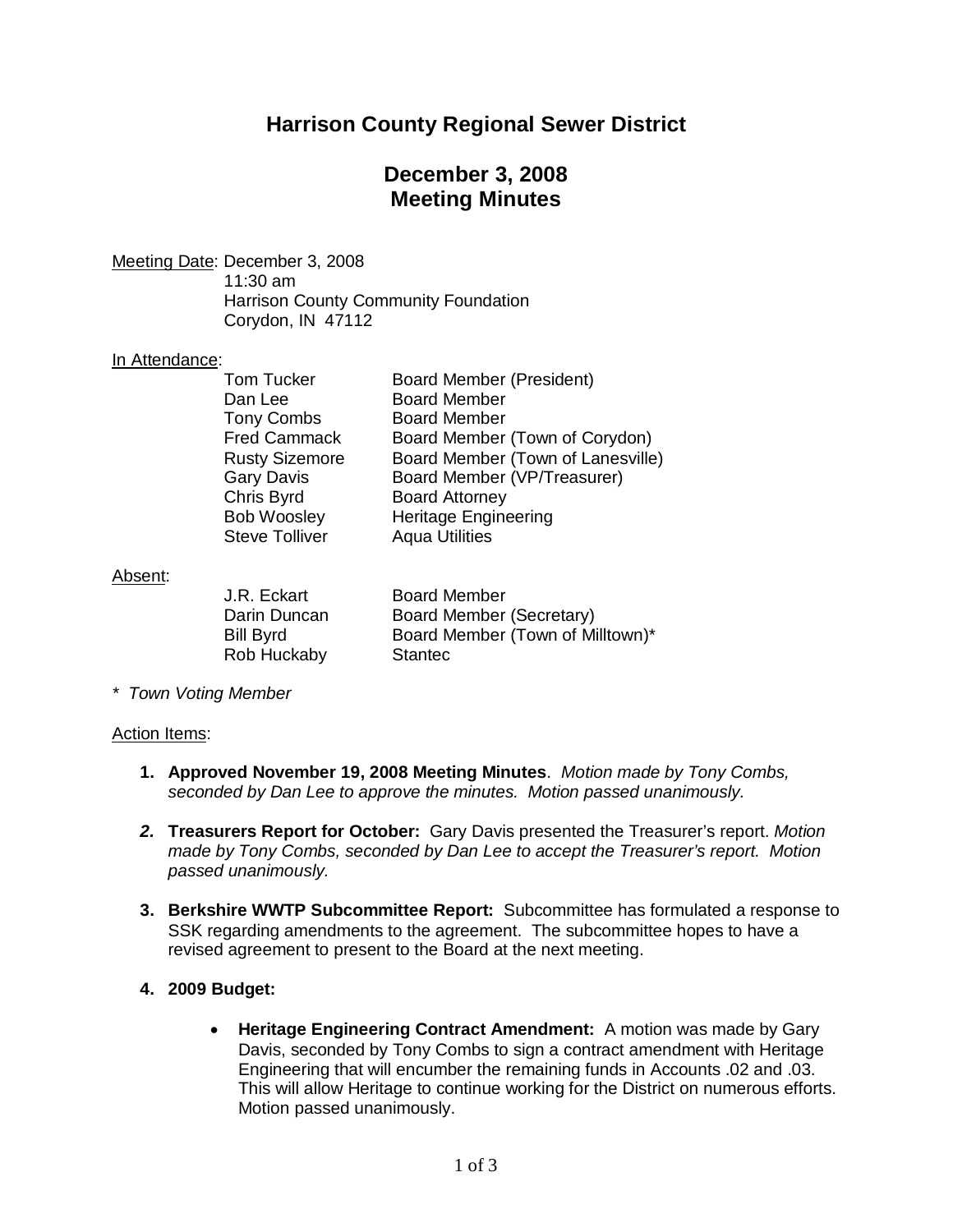· **Draft 2009 Budget:** Bob Woosley distributed a draft of the 2009 Budget. All Board members were asked to review prior to the next meeting. The budget will be voted on for approval at the next meeting.

### **5. Other Business:**

- · **New Salisbury Project to serve Businesses:** A meeting will be held on Thursday January  $29<sup>th</sup>$  at 7pm with all property owners that are included in this project. This meeting will be used to explain the costs for the project and the potential funding sources. Gary Davis will coordinate scheduling the use of his church in New Salisbury to hold the meeting. Meeting notifications will be distributed to the property owners.
- · **River Hills Development:** Bob Woosley will follow up with Jill Saegeesor to discuss funding sources for the New Salisbury Project.
- · **Berkshire WWTP (Sludge Hauling to Lanesville WWTP):** Rusty Sizemore reported that the Town Council is interested in accepting the sludge from the District's Berkshire WWTP. Steve Tolliver is to provide Rusty will detailed costs, Rusty will take costs to Town Council and report back as to what the charges from Lanesville will be to accept the sludge. The District Board will then determine if they will enter into a contract to haul sludge to the Lanesville WWTP. This will be discussed further at the next meeting.
- · **District Website:** Bob Woosley reported that the website is now up and running for review by Board members. He asked that all Board members review and provide comments prior to the next meeting. The goal is to put the site on line for public viewing on January 1, 2009.
- · **Terms Expiring:** The terms of Gary Davis and Dan Lee both expire at the end of 2008. Both of these appointments were made by the Harrison County Council. A motion was made by Tony Combs, seconded by Tom Tucker that the Board draft a letter to the Harrison County Council requesting that both members be reappointed to the Board. Motion passed unanimously. Tom Tucker will draft the letter and distribute to all Board members prior to the next meeting. Final letter will be signed at the next meeting for submittal to the Harrison County Council.
- · **Berkshire WWTP (Grease Build Up):** Steve Tolliver reported that there appears to be a grease build up or some type of blockage in the section of 8" sewer line entering the plant. A motion was made by Gary Davis, seconded by Tony Combs to allow Aqua Utilities to inspect and clean the sewer line from the upstream manhole to the bar screen at the plant.
- · **Berkshire WWTP (Recalibration of Flow Meter):** Tom Tucker voiced concern that the recent wind storm event may have damaged the flow meter. Steve Tolliver reported that the meter was not damaged, however it may need recalibration if it happened to "move" during the storm thus causing it to not be centered properly. It appears to be working properly. As a precaution the Board instructed Steve to have the flow meter checked to ensure it is still calibrated properly.